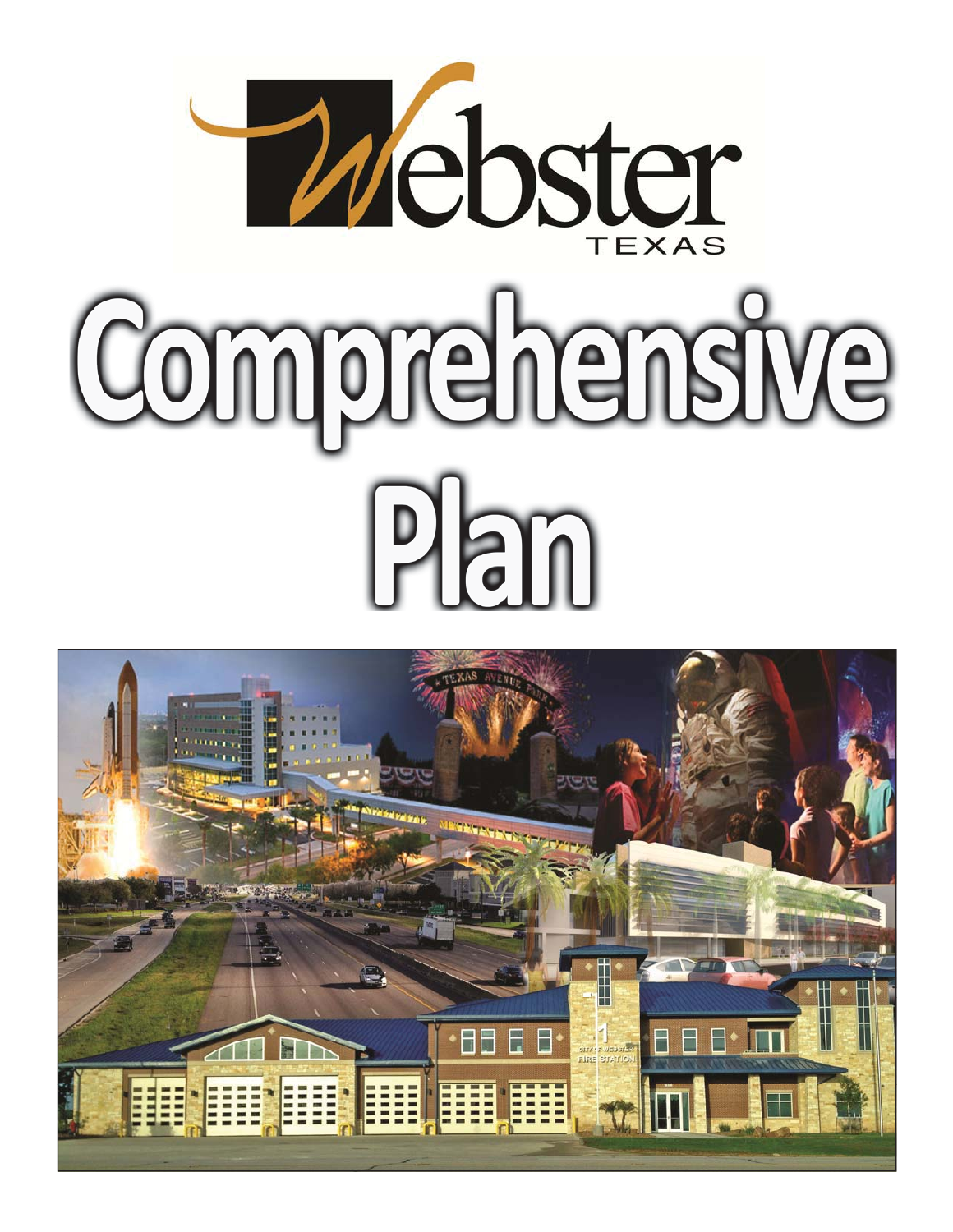# **Table of Contents**

| 1.2 Citizens Advisory Committee and the Comprehensive Plan Update5 |  |
|--------------------------------------------------------------------|--|
|                                                                    |  |
|                                                                    |  |
|                                                                    |  |
| <b>Vision</b>                                                      |  |
|                                                                    |  |
|                                                                    |  |
|                                                                    |  |
|                                                                    |  |
|                                                                    |  |
|                                                                    |  |
|                                                                    |  |
|                                                                    |  |
|                                                                    |  |
|                                                                    |  |
|                                                                    |  |
|                                                                    |  |
|                                                                    |  |
|                                                                    |  |
|                                                                    |  |
|                                                                    |  |
|                                                                    |  |
|                                                                    |  |
|                                                                    |  |
|                                                                    |  |
|                                                                    |  |
|                                                                    |  |
|                                                                    |  |
|                                                                    |  |
|                                                                    |  |
|                                                                    |  |
|                                                                    |  |
|                                                                    |  |
|                                                                    |  |
|                                                                    |  |
|                                                                    |  |
|                                                                    |  |
|                                                                    |  |
|                                                                    |  |
|                                                                    |  |
|                                                                    |  |
|                                                                    |  |
|                                                                    |  |
| 4.3.3 Apartment Comparison with Houston Area Communities 34        |  |
|                                                                    |  |
|                                                                    |  |
|                                                                    |  |
|                                                                    |  |
|                                                                    |  |
|                                                                    |  |
|                                                                    |  |
|                                                                    |  |
|                                                                    |  |
|                                                                    |  |
|                                                                    |  |
|                                                                    |  |
|                                                                    |  |
|                                                                    |  |